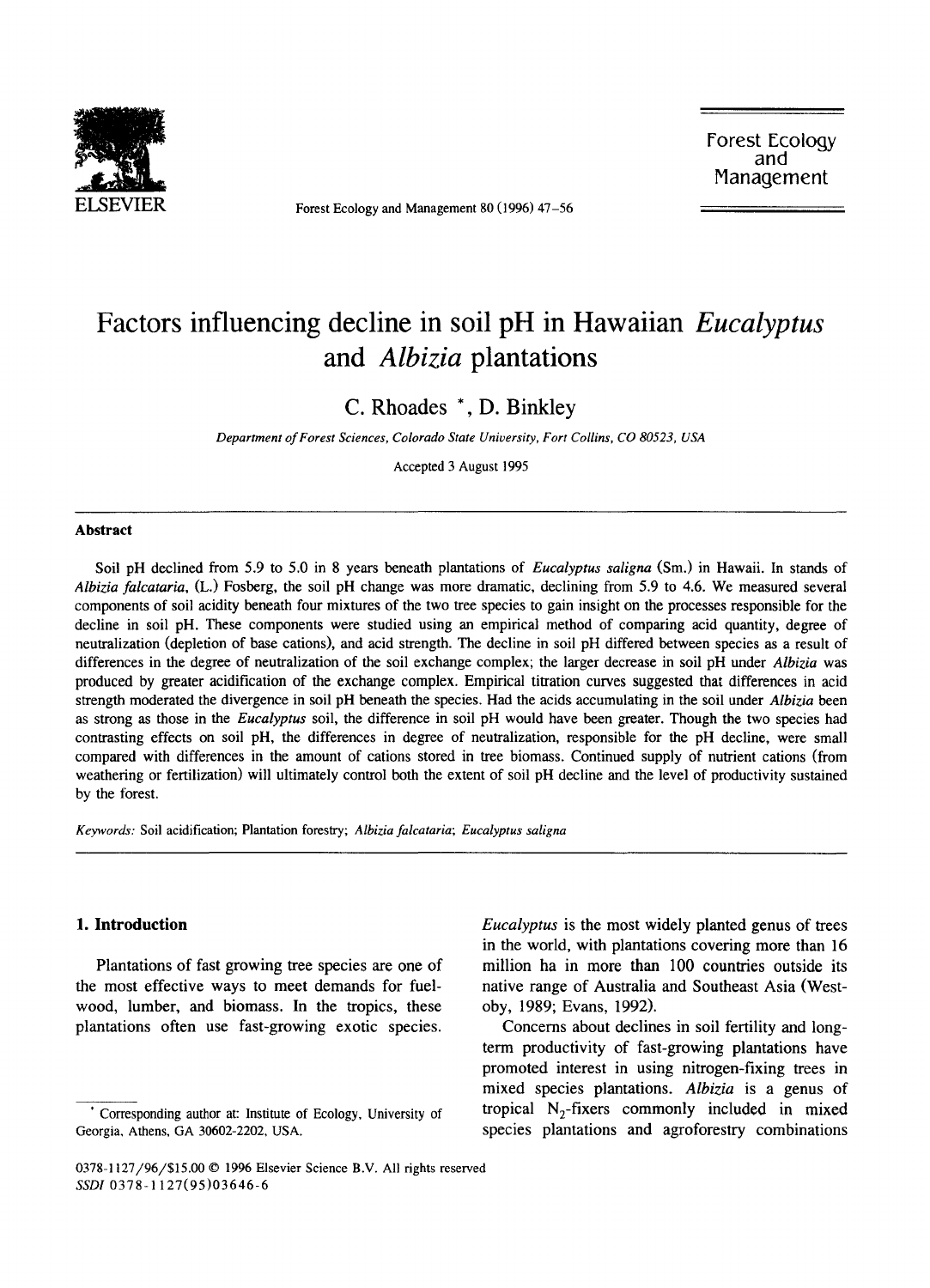(MacDicken and Vergara, 1989). Compared with *Eucalyptus* monocultures, mixed stands of *Eucalyptus* and *Albizia* may produce more biomass, contain larger above-ground nutrient pools, and cycle more nutrients through litterfall (Binkley et al., 1992).

Soil acidity affects plantation performance by influencing the availability of essential soil nutrients and the solubility of potentially toxic elements (Russell, 1973; Brady, 1984). Growth of some tree species is limited within distinct soil pH ranges; for example, *Leucaena leucocephala* is unable to grow at soil pH levels below pH 4.5 (Evans, 1992). Pines generally grow well at soil pH levels ranging from 3.5 to 6.0 (Evans, 1992). The crucial nature of soil acidity in determining the success of plantation establishment was stressed by Zobel et al. (1987): "It is fair to state that the most common cause of failures in establishing exotics ... results from planting a species, or provenance, on soils with an unsuitable pH.''

The effect of forest plantations on soil acidification is important where a decline in soil pH could contribute to nutrient deficiency or toxic conditions. Studies of fast-growing tree plantations on very acidic soils highlight variability between species and soil type (Chijicke, 1980; Sanchez et al., 1985; Voss et al., 1988). The long-term potential of multiple rotations of forest plantations depends on successfully matching the tree species to site soil conditions, and application of necessary management activities to sustain soil productivity.

We examined soil acidification associated with 8-year-old monocultures and mixed plantations of *Eucalyptus saligna* (Sm.) and nitrogen-fixing *Albizia falcataria* (L.) Fosberg ( = *Paraserianthes falcataria* (L.) Nielsen). Our objectives were: (1) to characterize the change in soil pH during the first 8 years of plantation development, (2) to compare the effect of two fast-growing tree species on soil pH, and (3) to evaluate the equilibrium factors that account for species effects on soil pH.

#### **2. Methods**

The study was conducted in forest plantations growing on abandoned sugar cane land, near Hakalau on the northeast coast of the island of Hawaii  $(19°30'N, 155°15'W)$ . Annual rainfall averages 4600 mm with no distinct dry period (DeBell et al., 1989). The stands are situated on thixotropic isomesic Typic Hydrudand soils of the Akaka series. A series ot experimental plots with seven mixtures of *Eucalyp·· tus* and *Albizia* were installed in 1982 m a random-· ized complete design in 4 blocks. Prior to the last sugar cane crop, 4 years prior to plantation establishment, 2000 kg ha<sup>-1</sup> of CaCO<sub>3</sub> was plowed into the soil. Fertilizer was applied during the first 3 years of plantation development (see Binkley et al.. 1992 ).

Soil was sampled from the  $0-0.15$  m depth, transported in coolers and analyzed fresh. The pH of fresh soil was measured in the following suspensions: 1:1 and 10:1 mixtures of fresh soil weight to volume of deionized water; 1:1 0.01 M CaCl<sub>2</sub>. All pH readings were taken using a glass electrode after shaking soils for 30 min.

Exchangeable cations were extracted with i M  $NH<sub>4</sub>NO<sub>3</sub>$  and analyzed with a Jarrell Ash Model 975 ICP (Thermo Jarrell Ash Corp., Waltham, MA}. Values were corrected for moisture content and reported on an oven dry basis. Effective (unbuffered) cation exchange capacity (CEC<sub>e</sub>) was calculated by the sum of exchangeable cations. Base saturation was calculated as the sum of  $Ca^{2+}$ ,  $Mg^{2+}$ , K<sup>+</sup>, and  $Na<sup>+</sup>$  divided by CEC<sub>e</sub>. Water soluble anions were extracted in a 10:1 solution of deionized water to fresh soil and analyzed with a DIONEX anion chromatograph (DIONEX Corp., Sunnyvale, CA). Alkalinity of the water extracts was determined by titration to a pH 4.5 endpoint with O.Ql M HC! while the extracts were constantly stirred. Ionic strength was calculated as the sum of water soluble anions and alkalinity. Exchangeable-titratable acidity. consisting of various forms of Al, was determined in 1 M KCI extracts titrated to a 8.2 endpoint with 0.01 M NaOH. Bulk density values were used to convert the exchangeable cation concentrations to an area basis.

Oven dried plant samples were ground and sieved prior to digestion by the semi-micro Kjeldahl proce· dure (modified from Nelson and Sommers, 1980). Analysis of total N and P was performed with a Latchet spectrophotometer (Latchet Instruments, Mequon, WI). Tissue cation concentrations were assessed by ICP and atomic absorption spectrophotometry.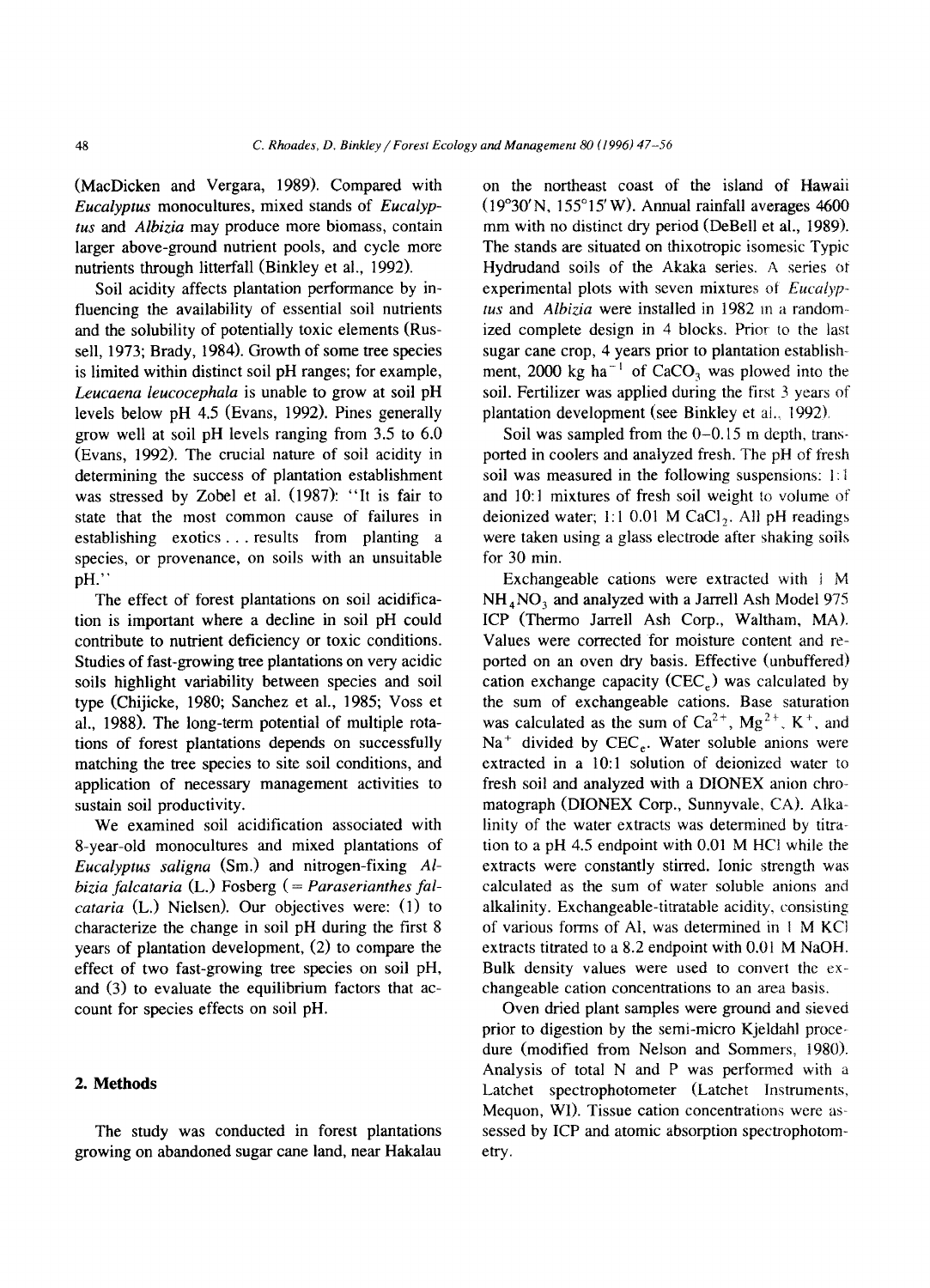Cation stocks in tree biomass were calculated from estimates of above-ground biomass measured at year 8 (Binkley et al., 1992). Leaf biomass was assumed to equal 1 year of litterfall (Dunkin, 1989). This assumption is reasonable given the rapid growth of the stands and the rate at which lower leaves are shaded and abscised. Forest floor biomass was measured in one  $0.1 \text{ m}^2$  quadrat per plot.

We developed titration curves to estimate the acid and base neutralizing capacities of soil beneath the different plantation mixtures (Fig. 1). The change in pH was plotted on titration curves after adding 0.01 or 0.005 M of HCL (or NaOH) to two 2: 1 subsamples in 1 M NH<sub>4</sub>Cl (for acid additions) or 1 M KCL (for base additions). Soils equilibrated for 24 h after each addition of acid or base. Soil pH was read after stirring the soil mixtures. Daily pH readings and acid or base additions continued until the pH fell below 4.0, or rose above 6.0. The amount of acid required to reach pH 4 was defined as acid neutralizing capacity (ANC), and base neutralization capacity (BNC) as the quantity of base required to reach pH 6.0 (BNC<sub>6.0</sub>). BNC<sub>6.0</sub> was used in comparisons as it represents the upper pH level for the natural soil system.

An empirical method was used to compare equilibrium soil factors responsible for differences in acidity under the influence of the tree species (Binkley et al., 1989; Binkley and Valentine, 1991). The soil is equated to a weak acid solution system influenced by (1) acid quantity, (2) degree of neutralization, and (3) acid strength. The approach offers an alternative to the Henderson-Hasselbalch equation, which calculates the pH of weak acid solutions given acid strength and the concentrations of dissociated and undissociated acids. Henderson-Hasselbalch was derived for solutions containing only one source of  $H^+$  (monoprotic acid systems); because of the multiple buffering systems found in soils, it is not directly capable of calculating soil pH. Empirically derived titration curves allow stepwise adjustments of acid quantity, degree of neutralization, and acid strength of one soil to the levels found in another soil. The deviation between the three adjusted pH values from the original pH provides insights on the importance of each factor in controlling soil pH.

Soils contain combinations of acids of varying strengths resulting from different types of organic matter and clay minerals that constitute the exchange complex. With this approach, acid quantity  $(ANC<sub>4.0</sub>)$  $+ BNC_{6,0}$ ) is determined by the size of the exchange complex (Fig. 1). Degree of neutralization (ANC/  $(ANC + BNC)$ ) is the portion of the exchange complex occupied by base cations (dissociated acid por-



Fig. 1. Titration curves for pure *Eucalyptus* and *Albizia* plots. Negative OH- values indicate acid additions.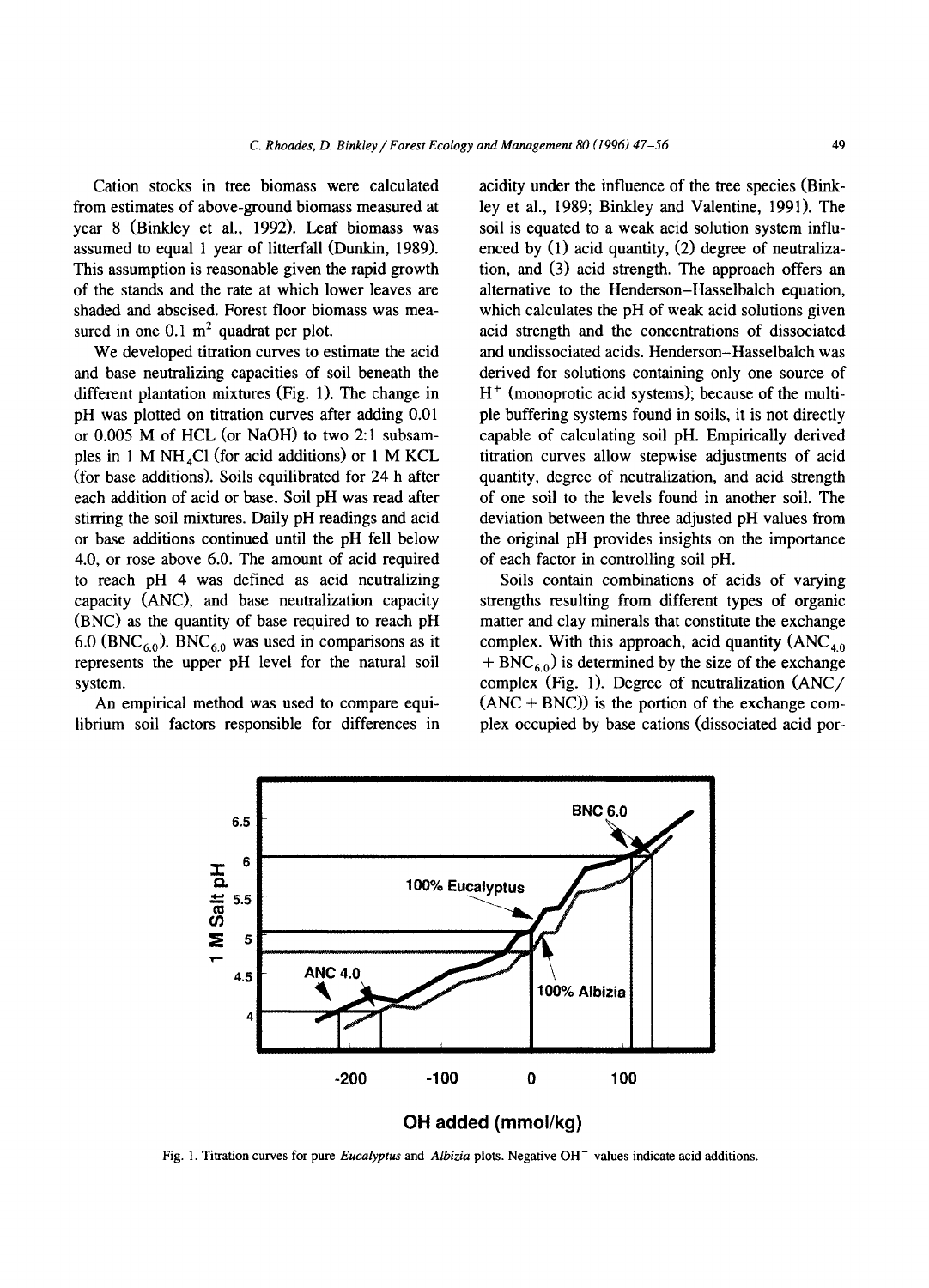| Percent Eucalyptus | Soil pH in |                   | Exchangeable                           |                                 |  |  |
|--------------------|------------|-------------------|----------------------------------------|---------------------------------|--|--|
|                    | Water      | CaCl <sub>2</sub> | Acidity (mmol <sub>c</sub> $kg^{-1}$ ) | $BNC6$ (mmol kg <sup>-1</sup> ) |  |  |
| 100                | 4.95a      | 4.54a             | 1.47a                                  | 101.5a                          |  |  |
|                    | (0.07)     | (0.07)            | (0.49)                                 | (16)                            |  |  |
| 75                 | 4.85 ab    | 4.37 <sub>b</sub> | $2.43$ ab                              | $116.4$ ab                      |  |  |
|                    | (0.02)     | (0.04)            | (0.67)                                 | (10)                            |  |  |
| 25                 | 4.77 ab    | 4.39ab            | 2.73ab                                 | 118.8ab                         |  |  |
|                    | (0.12)     | (0.08)            | (1.3)                                  | (3)                             |  |  |
| $\mathbf{0}$       | 4.62 b     | 4.27 <sub>b</sub> | 4.68 <sub>b</sub>                      | 129.7 <sub>b</sub>              |  |  |
|                    | (0.12)     | (0.04)            | (0.86)                                 | (10)                            |  |  |

| . | . | .                                                                                                                                           | . |
|---|---|---------------------------------------------------------------------------------------------------------------------------------------------|---|
|   |   |                                                                                                                                             |   |
|   |   | Values are mean and standard deviation ( $n = 3$ /treatment). Within a column, different letters indicate that means differ at $P \le 0.05$ |   |

tion), relative to sites retaining the acid cations  $H^+$ and  $Al^{3+}$  (undissociated portion). Acid strength regards the affinity of the exchange sites for  $H^+$ . Strong acids (low  $pK<sub>a</sub>$ ) dissociate more readily at equilibrium and maintain the soil solution at a lower pH than weak acids. Acid strength defines the shape of the titration curve. The effect of acid strength on pH variation between two soils is determined as the residual difference in pH after the curve of one soil has been adjusted for the acid quantity and degree of neutralization of the other.

Statistical comparisons of treatment and block effects were based on analysis of variance (ANOVA; Steel and Torrie, 1980). Multiple comparison of means were made using Tukey's honestly significant difference (HSD) method, setting the confidence level at 0.05. Linear regression analysis was employed to compare the strength of the relationships between pH

| Table 2 |                                      |  |
|---------|--------------------------------------|--|
|         | Exchange and dissociation properties |  |

and either base saturation or degree of acid neutralization. Statistical analysis was executed with Statistical Package for Social Sciences (SPSS/PC +  $V2.0$ ) software (SPSS Inc., 1988).

### 3. **Results**

During the first 2 years growth, soil pH in water dropped from 5.9 to 5.4 under the pure *Eucalyptus*  and to 5.2 under the pure *Albizia* stands (DeBell et al., 1989). By year 8, pH declined by 0:9 units (to 5.0) under the *Eucalyptus* plots and by 1.3 units (to 4.6) under the *Albizia* plots (Table 1).

At age 8, soil pH in water and  $0.01$  M CaCl<sub>2</sub> differed significantly in the surface 0-15 cm depth between pure *Eucalyptus* and pure *Albizia* plots

| Percent Eucalyptus |         |            |          | Base saturation " (%) Acid neutralization $b(\%)$ Acid quantity (mmol <sub>c</sub> kg <sup>-1</sup> ) Sum of cations (mmol <sub>c</sub> kg <sup>-1</sup> ) |
|--------------------|---------|------------|----------|------------------------------------------------------------------------------------------------------------------------------------------------------------|
| 100                | 46.45a  | 67.88 a    | 314.92 a | 24.55 a                                                                                                                                                    |
|                    | (8.9)   | (2.9)      | (21.0)   | (3.3)                                                                                                                                                      |
| 75                 | 44.58 a | 61.04ab    | 298.73 a | 21.88 a                                                                                                                                                    |
|                    | (3.0)   | (2.2)      | (12.1)   | (2.2)                                                                                                                                                      |
| 25                 | 43.85 a | $60.41$ ab | 301.69 a | 22.35a                                                                                                                                                     |
|                    | (7.0)   | (3.6)      | (29.1)   | (4.9)                                                                                                                                                      |
| $\Omega$           | 35.67a  | 56.28 b    | 297.93 a | 27.99a                                                                                                                                                     |
|                    | (5.8)   | (2.5)      | (35.9)   | (3.8)                                                                                                                                                      |

<sup>a</sup> Percent base saturation.

<sup>b</sup> Percent acid neutralization = ANC/(ANC + BNC<sub>6</sub>).

Values are mean and standard deviation ( $n = 3$ /treatment). Within a column, different letters indicate that means differ at  $P \le 0.05$ between treatments.

Table I

Components of soil acidity

between treatments.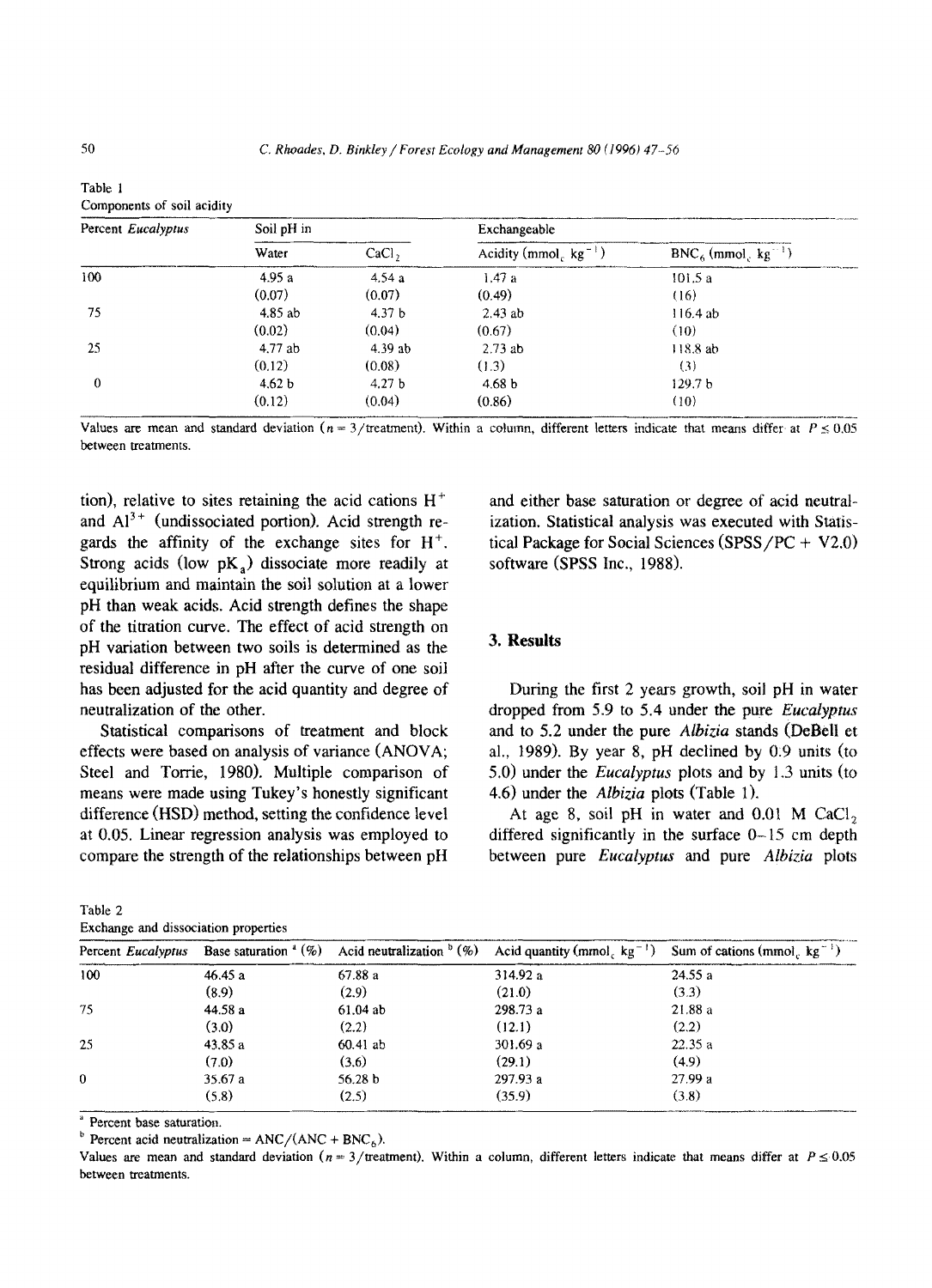

Fig. 2. Soil pH versus percent base saturation ( $n = 3$ ) and acid neutralization ( $n = 3$ ).

Table 3 Water soluble anions, H concentration, and 10:1 water pH<sup>a</sup>

| Percent<br>Eucalyptus | F<br>$(mmol, kg^{-1})$ | C1<br>$(mmol_c kg^{-1})$ | $SO4-S$<br>$(mmol_c kg^{-1})$ | NO, N<br>$(mmol_c kg^{-1})$ | Alkalinity    | Sum of anions<br>(mmol <sub>c</sub> kg <sup>-1</sup> ) (mmol <sub>c</sub> kg <sup>-1</sup> ) (mmol <sub>c</sub> kg <sup>-1</sup> ) | - н   | рH   |
|-----------------------|------------------------|--------------------------|-------------------------------|-----------------------------|---------------|------------------------------------------------------------------------------------------------------------------------------------|-------|------|
| 100                   | 4.60<br>(1.9)          | 72.18<br>(13)            | 263.1<br>(106)                | 56.0<br>(43)                | 5.18<br>(2.2) | 401.1<br>(158)                                                                                                                     | 0.095 | 5.18 |
| 75                    | 5.16<br>(6.8)          | 44.16<br>(33)            | 145.0<br>(52)                 | 13.8<br>(50)                | 4.42<br>(3.9) | 212.6<br>(45)                                                                                                                      | 0.096 | 5.17 |
| 25                    | 6.02<br>(4.1)          | 49.03<br>(36)            | 98.6<br>(81)                  | 262.6<br>(62)               | 0             | 416.3<br>(160)                                                                                                                     | 0.125 | 5.06 |
| 0                     | 2.60<br>(1.3)          | 53.71<br>(42)            | 118.5<br>(89)                 | 391.9<br>(49)               | 0             | 566.7<br>(165)                                                                                                                     | 0.161 | 4.95 |

<sup>a</sup> Significant differences exist for NO<sub>3</sub>-N ( $P = 0.0001$ ), alkalinity ( $P = 0.04$ ), and sum of anions ( $P = 0.08$ ). Values are mean and standard deviation  $(n = 3/\text{treatment})$ .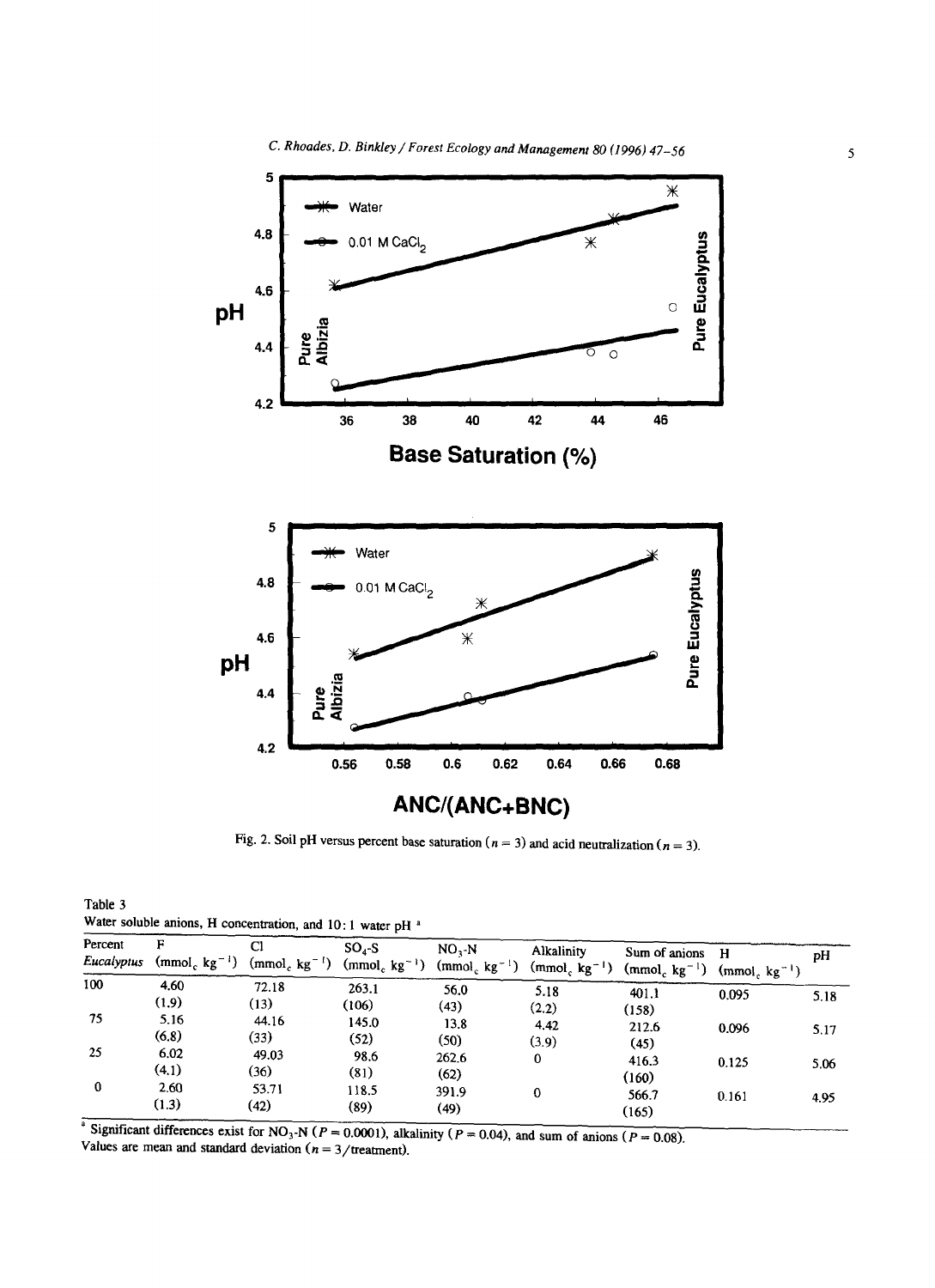(ANOVA  $P < 0.05$ ; Table 1). Soil pH in water under the *Albizia* was 0.33 units lower than under the pure *Eucalyptus.* Soil pH in the mixed stands was bracketed by the pure stands; the 25% Eucalyptus plots did not differ from the 75% Eucalyptus plots, and neither mixed species plots differed from the pure stands. The dilute salt pH was  $0.4-0.5$  units lower than that measured in water for all species mixtures.

Exchangeable-titratable acidity was three times greater under *Albizia* than under *Eucalyptus* (Table

1). Exchangeable acidity constituted only 2.8% of total acidity under the pure *Albizia* stands, and only 0.7% of total acidity under the pure *Eucalyptus*  stand. From the stepwise titration, BNC<sub>6.0</sub> was 30% higher in the *Albizia* stands than in the pure *Eucalyptus* stands (Table 1). The  $ANC_{4,0}$  decreased with increasing Albizia in the treatment mixtures. The 20% difference in ANC from the pure *Eucalyptus* to the pure *Albizia* treatment corresponded with percent base saturation for the surface soil (Table 2).

The relationship between base saturation and pH



Fig. 3. Expected soil pH of pure *Eucalyptus* (top) and pure *Albizia* (bottom) when single equilibrium factors are adjusted to match other species.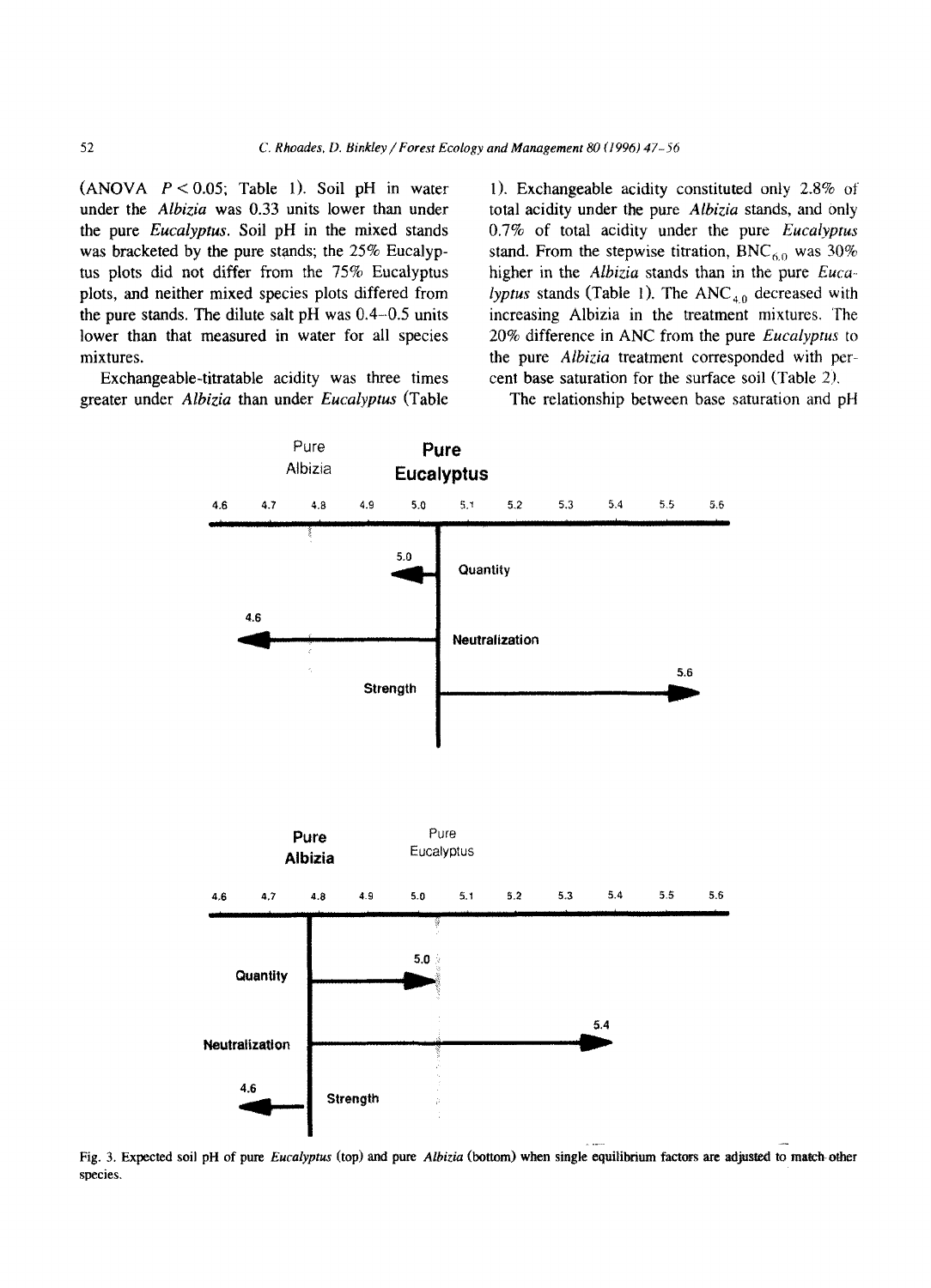for the four species mixtures was strong for both soil pH in water and in weak salt solution (Fig. 2). The  $r<sup>2</sup>$  of the regression of soil pH and base saturation was 0.73 when measured in water, and 0.90 when measured in  $0.01$  M CaCl<sub>2</sub>. The connection between base saturation and pH derives from the fact that base saturation is a partial index of acid dissociation. The relation is sometimes used to predict percent base saturation at a given soil pH (Brady, 1984).

When the full index of acid quantity was used for comparison to acid neutralization (the term: ANC/(ANC + BNC)), the  $r^2$  increased to 0.91 for water pH and 0.99 for dilute salt pH.

The closer correspondence between acid neutralization and dilute salt pH compared to water pH illustrates the impact of soil solution ionic strength on soil pH (Fig. 2). Electrolytes in soil solution allow greater release of acid cations from exchange



Fig. 4. Pure *Eucalyptus* titration curve adjusted with the acid quantity, degree of neutralization, and acid strength of pure *Albizia.*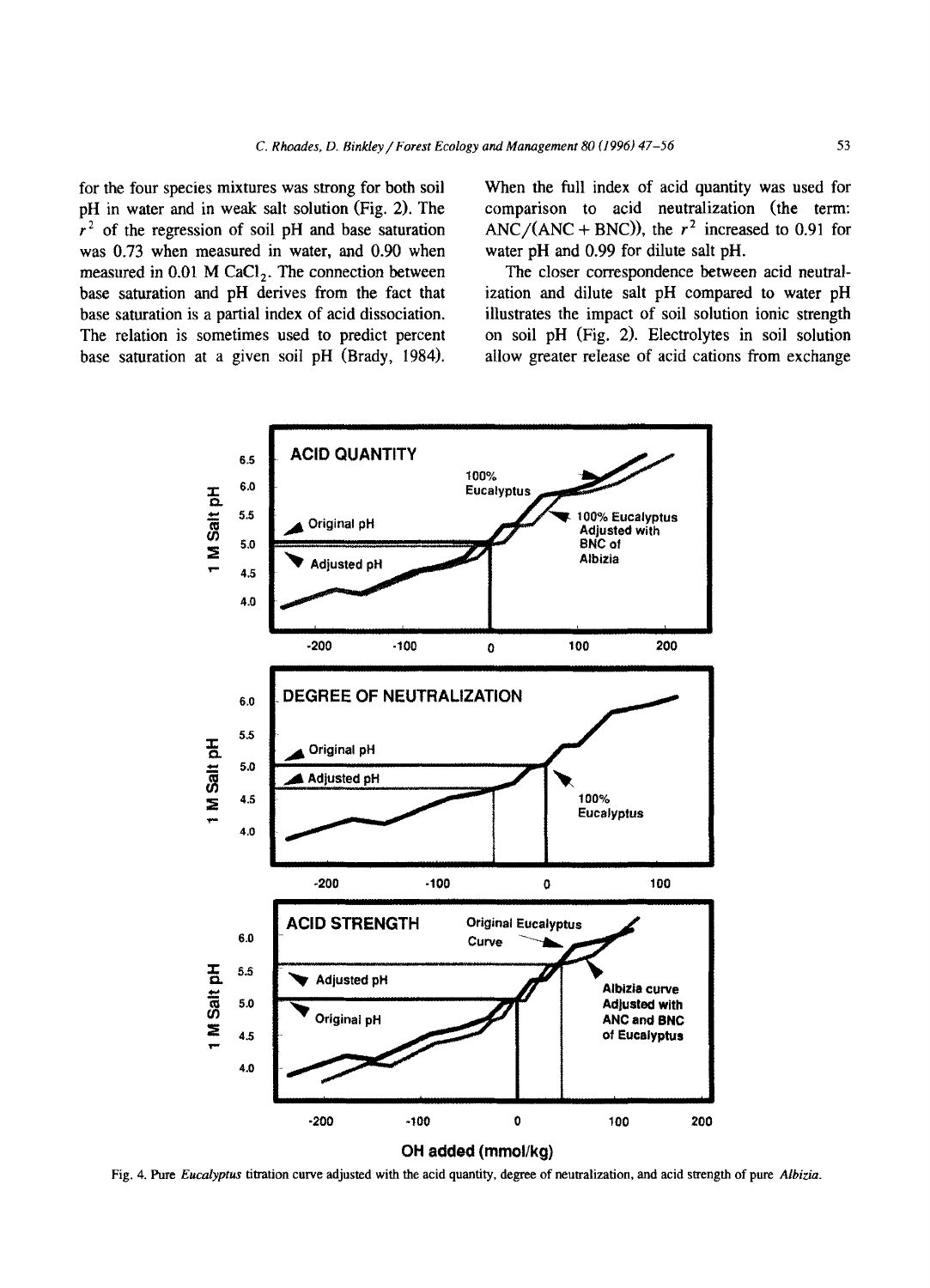sites; soil pH is depressed by high ionic strength (Reuss and Johnson, 1986; Richter et al., 1988). The difference between soil pH in dilute salt and water indicates the magnitude of the impact of ionic strength. In the two mixed stands, where degree of neutralization was nearly equal, the higher ionic strength of the soil from the 25% *Eucalyptus* plots (Table 3) displaced greater concentrations of  $H^+$  into solution, lowering soil pH. Soil solution ionic strength was higher (ANOVA  $P = 0.08$ ) in the pure *Albizia* stands (Table 3). Higher ionic strength resulted from  $NO<sub>3</sub><sup>-</sup>$  levels that were nearly ten times greater in the pure *Albizia* and the 25% *Eucalyptus*  stands than in the pure *Eucalyptus* dominated stands. The difference in concentration of water soluble anions between pure stands was  $166 \text{ mmol}_c \text{ kg}^{-1}$ . Of this charge, the increase in  $H<sup>+</sup>$  balanced only 0.04% (0.66 mmol<sub>c</sub> kg<sup>-1</sup>), but this difference decreased pH by 0.23 units.

From the curve adjusting routine, the factor responsible for the greatest portion of the difference in pH between *Eucalyptus* and *Albizia* was degree of neutralization (Fig. 3). The ANC of *Albizia* was 45.2 mmol<sub>c</sub> kg<sup> $-1$ </sup> lower than *Eucalyptus* (Fig. 1), so the pH from the original *Eucalyptus* curve was adjusted by adding  $-45.2$  mmol of OH<sup>-</sup> (acid addition), giving a pH of 4.6 if the ANC of the *Eucalyptus* matched that of the *Albizia* (Fig. 4). The comparable adjustment for *Albizia* required a shift of 45.2 mmol of  $OH^-$  (upward slide) on the original *Albizia* curve. Depleting the ANC of *Eucalyptus* to the level found in *Albizia* depressed pH by 0.39 units. Adding the equivalent amount of ANC found in *Eucalyptus* to the exchange complex of *Albizia* increased 0.6 pH units from 4.78 to 5.38.

The weaker acid strength of the *Albizia* exchange complex partially balanced its low degree of neutralization and prevented an even larger drop in pH (Fig. 4). After adjusting the *Albizia* system with the acid strength of *Eucalyptus,* the *Albizia* pH would have decreased below the measured 4.78 to a pH of 4.64. Acid quantity of *Albizia* was 9% greater than that found beneath *Eucalyptus.* Adjusting acid quantity decreased the *Eucalyptus* pH by less than a tenth of a pH unit (Fig. 3). Including the smaller BNC of the *Eucalyptus* soil increased *Albizia* pH by 0.24 units. The species difference in sensitivity to change in acid quantity resulted from the greater slope (weaker



Fig. 5. Exchangeable soil cations (0-0.7m depth; from Rhoades, 1991) and biomass cations in above-ground biomass and forest floor biomass.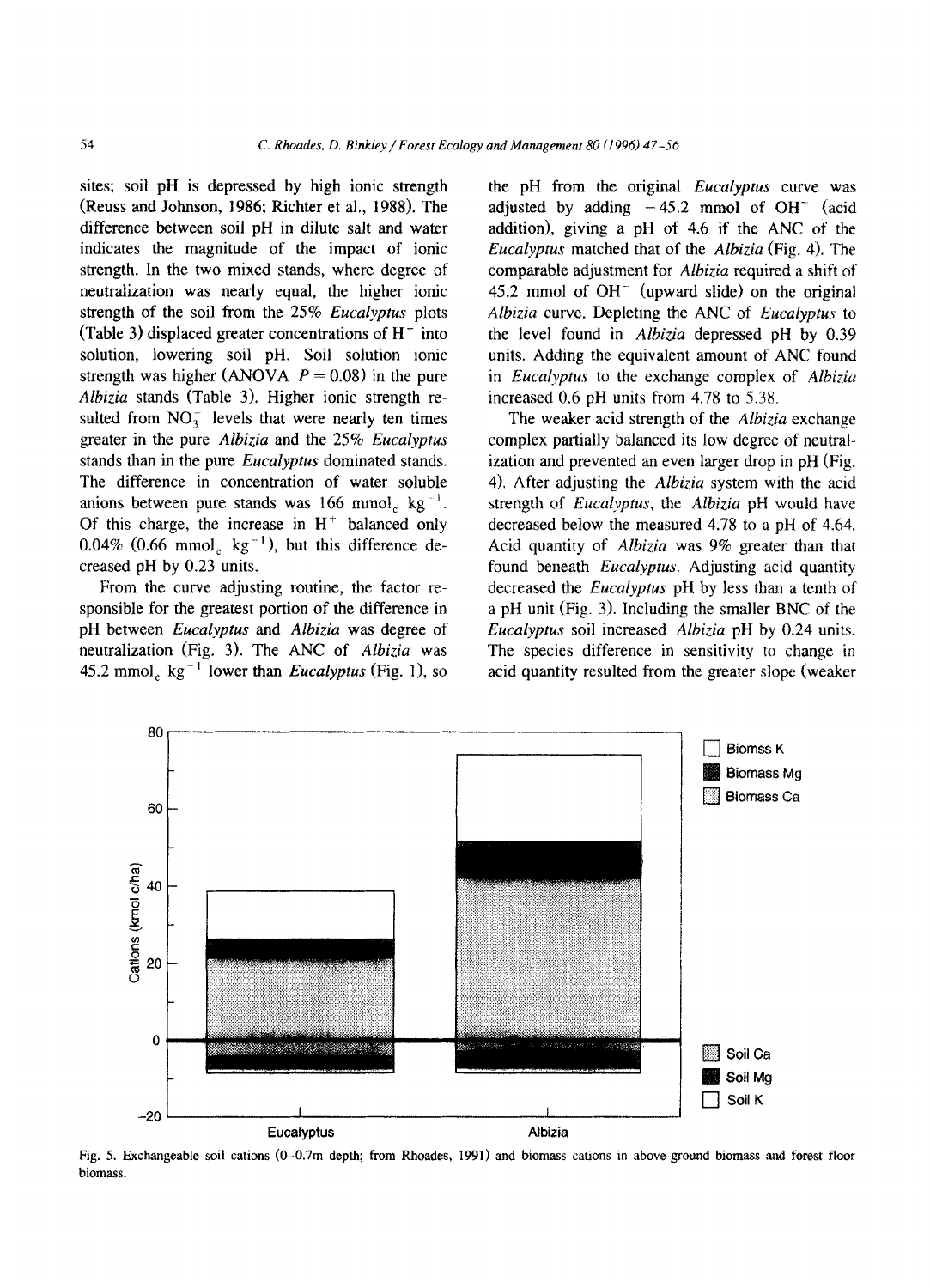buffering) of the titration curve for *Albizia* near its ambient pH.

# **4. Discussion**

Did the lower neutralization of the exchange complex (ANC/(ANC + BNC)) beneath *Albizia* result from the shift of cation nutrients  $(Ca^{2+}, Mg^{2+}, K^+)$ from the soil and into tree biomass? The quantity of these cations to a depth of 0.7 m in the soil was only 0.26 kmol<sub>c</sub> ha<sup>-1</sup> less under *Albizia* than *Eucalyptus* (Rhoades, 1991). Tree biomass cation content was 51 kmol<sub>c</sub> ha<sup> $-1$ </sup> greater in the *Albizia* plots. In fact, base cations in biomass of either species totalled from. five to eight times the size of the current exchangeable base cation pool in the top 0.7 m of soil (Fig. 5). These results suggest that biomass accumulation has been sustained by a source of nutrient cations without depletion of the exchange complex.

Weathering of soil minerals is a likely source. The total pools of base cations in the surface soil are over ten times greater than the exchangeable cation pools (Rhoades, 1991). One study estimated annual weathering rates for Ca, Mg, and K from volcanic ash in Australia at 1.0, 0.5, and 1.8 kmol<sub>c</sub> ha<sup>-1</sup> respectively (Feller, 1981). Another study, in Hawaii, measured K annual release from minerals at around 8 kmol<sub>c</sub> ha<sup> $-1$ </sup> (Ayers et al., 1947). At these rates, mineral weathering could supply 13, 25, and 50 to 250% of the Ca, Mg, and K content that accumulated in *Albizia* biomass at year 8 without depleting the exchangeable pools. It is also possible that the tree roots are exploiting soil nutrients from the subsoil and recycling them into the upper soil layers.

What role in the changes in these soils was played by the liming (4 years before plantation establishment), and by the early fertilization during the development of these plots? Owing to the extreme leaching on the East coast of Hawaii, the residual effect of liming (with 40 kmol<sub>c</sub> ha<sup>-1</sup>) should have been minimal (Mahilum et al., 1960). Cations in fertilizer amendments contributed another 8.5 kmol<sub>c</sub> ha<sup>-1</sup> during early stand development. The impact of nitrogen fertilizer additions on soil acidity depends on the degree to which the N source was leached from the

soil system. Fertilizer and liming treatments may have either buffered soil acidification or accelerated pH decline. The tree species effect on declining soil base status, however, remains the central reason for the differences in soil acidification regardless of the fertilizer regime.

The effect of nitrogen cycling on soil acidification beneath these plantations is uncertain. Our study and other research in these stands has found higher soil NO) and nitrification rates under pure *Albizia* stands (Dunkin, 1989; D. Garcia unpublished data, 1994). Though the nitrification process generates protons and has been shown to lead to acidification (Nambu et al., 1994), neither nitrification or  $N<sub>2</sub>$ -fixation result in net acidification unless accompanied by  $NO<sub>3</sub>$ leaching from the soil horizon (Binkley and Richter, 1987). Given the extremely high rainfall regime, leaching of  $NO<sub>3</sub><sup>-</sup>$  and associated cations may have been substantial enough to contribute to the decline in soil pH. Unfortunately,  $NO<sub>3</sub> - N$  and base cation leaching data are not available for this site. The variable charge dominated exchange complex in these soils adsorbs  $NO<sub>3</sub><sup>-</sup>$  (Singh and Kanehiro, 1969) thereby limiting leaching related acidification.

## **5. Summary**

Differences in acidification between species resulted from greater depletion of base cations from the exchange complex under the influence of *Albizia,* giving a lower degree of neutralization of the exchange complex. Replacement of base cations by Al and Fe could result from either the loss of base cations from the soil or a shift in selectivity of organic matter exchange sites for multivalent cations. Differences in acid strength moderated the divergence in soil pH beneath the species; the weaker acid strength under *Albizia* prevented a greater drop in pH. Species differences in degree of neutralization and exchangeable base cation content of the soil were small compared with the large differences in the amount of cations stored in biomass. Continued supply of nutrient cations will ultimately control both the extent to which soil pH declines and the level of productivity sustained by current plantations and subsequent rotations.